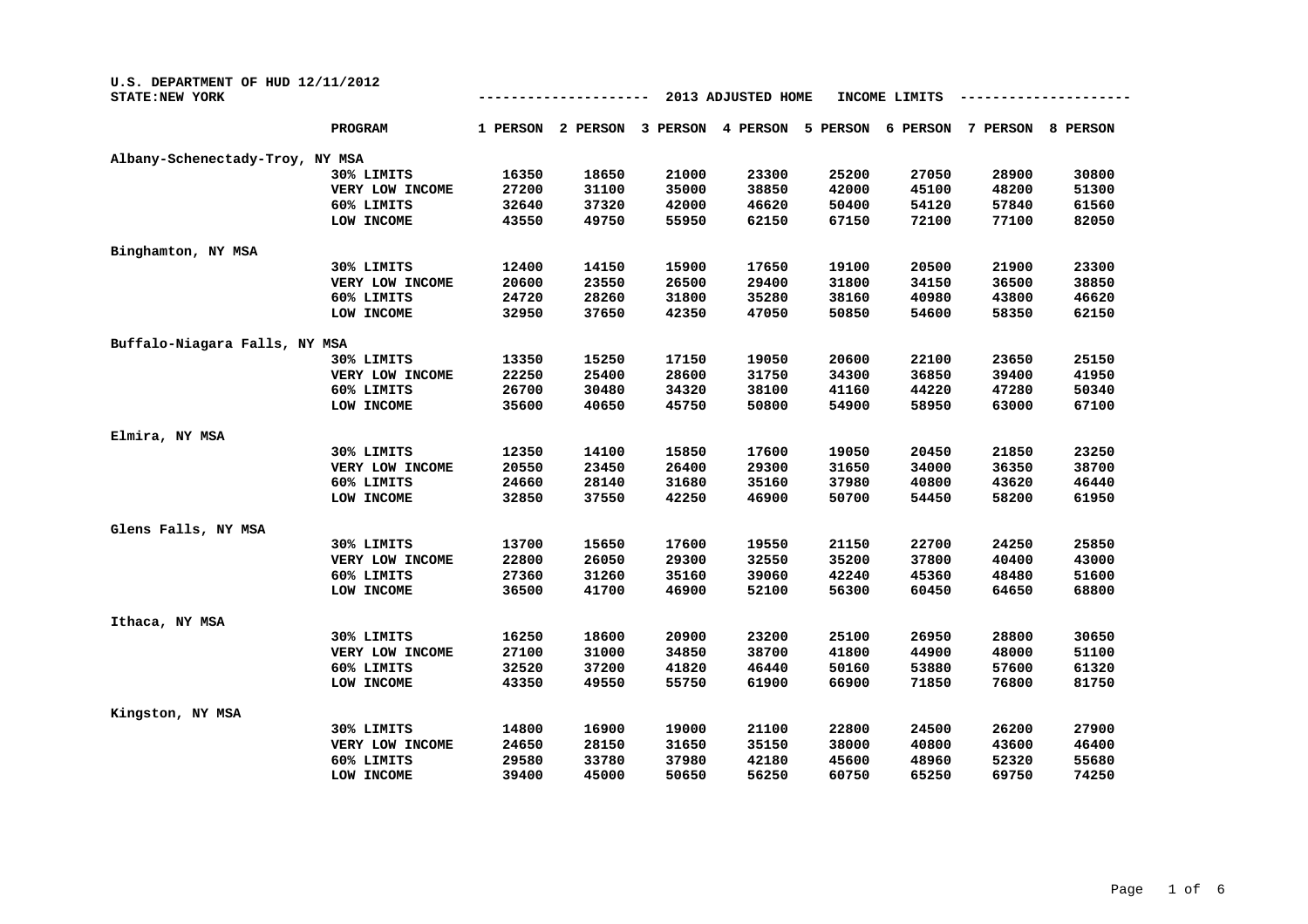| U.S. DEPARTMENT OF HUD 12/11/2012<br><b>STATE: NEW YORK</b> |                 |          |          |          | 2013 ADJUSTED HOME |          | INCOME LIMITS |          |          |
|-------------------------------------------------------------|-----------------|----------|----------|----------|--------------------|----------|---------------|----------|----------|
|                                                             | <b>PROGRAM</b>  | 1 PERSON | 2 PERSON | 3 PERSON | 4 PERSON           | 5 PERSON | 6 PERSON      | 7 PERSON | 8 PERSON |
| Nassau-Suffolk, NY HUD Metro FMR Area                       |                 |          |          |          |                    |          |               |          |          |
|                                                             | 30% LIMITS      | 22250    | 25400    | 28600    | 31750              | 34300    | 36850         | 39400    | 41950    |
|                                                             | VERY LOW INCOME | 37100    | 42400    | 47700    | 52950              | 57200    | 61450         | 65700    | 69900    |
|                                                             | 60% LIMITS      | 44520    | 50880    | 57240    | 63540              | 68640    | 73740         | 78840    | 83880    |
|                                                             | LOW INCOME      | 52150    | 59600    | 67050    | 74500              | 80500    | 86450         | 92400    | 98350    |
| New York, NY HUD Metro FMR Area                             |                 |          |          |          |                    |          |               |          |          |
|                                                             | 30% LIMITS      | 18050    | 20600    | 23200    | 25750              | 27850    | 29900         | 31950    | 34000    |
|                                                             | VERY LOW INCOME | 30100    | 34400    | 38700    | 42950              | 46400    | 49850         | 53300    | 56700    |
|                                                             | 60% LIMITS      | 36120    | 41280    | 46440    | 51540              | 55680    | 59820         | 63960    | 68040    |
|                                                             | LOW INCOME      | 48100    | 55000    | 61850    | 68700              | 74200    | 79700         | 85200    | 90700    |
| Poughkeepsie-Newburgh-Middletown, NY MSA                    |                 |          |          |          |                    |          |               |          |          |
|                                                             | 30% LIMITS      | 18050    | 20600    | 23200    | 25750              | 27850    | 29900         | 31950    | 34000    |
|                                                             | VERY LOW INCOME | 30050    | 34350    | 38650    | 42900              | 46350    | 49800         | 53200    | 56650    |
|                                                             | 60% LIMITS      | 36060    | 41220    | 46380    | 51480              | 55620    | 59760         | 63840    | 67980    |
|                                                             | LOW INCOME      | 45100    | 51550    | 58000    | 64400              | 69600    | 74750         | 79900    | 85050    |
| Rochester, NY MSA                                           |                 |          |          |          |                    |          |               |          |          |
|                                                             | 30% LIMITS      | 14000    | 16000    | 18000    | 20000              | 21600    | 23200         | 24800    | 26400    |
|                                                             | VERY LOW INCOME | 23350    | 26650    | 30000    | 33300              | 36000    | 38650         | 41300    | 44000    |
|                                                             | 60% LIMITS      | 28020    | 31980    | 36000    | 39960              | 43200    | 46380         | 49560    | 52800    |
|                                                             | LOW INCOME      | 37350    | 42650    | 48000    | 53300              | 57600    | 61850         | 66100    | 70400    |
| Rockland County, NY HUD Metro FMR Area                      |                 |          |          |          |                    |          |               |          |          |
|                                                             | 30% LIMITS      | 22150    | 25300    | 28450    | 31600              | 34150    | 36700         | 39200    | 41750    |
|                                                             | VERY LOW INCOME | 36900    | 42200    | 47450    | 52700              | 56950    | 61150         | 65350    | 69600    |
|                                                             | 60% LIMITS      | 44280    | 50640    | 56940    | 63240              | 68340    | 73380         | 78420    | 83520    |
|                                                             | LOW INCOME      | 48100    | 55000    | 61850    | 68700              | 74200    | 79700         | 85200    | 90700    |
| Syracuse, NY MSA                                            |                 |          |          |          |                    |          |               |          |          |
|                                                             | 30% LIMITS      | 13850    | 15800    | 17800    | 19750              | 21350    | 22950         | 24500    | 26100    |
|                                                             | VERY LOW INCOME | 23050    | 26350    | 29650    | 32900              | 35550    | 38200         | 40800    | 43450    |
|                                                             | 60% LIMITS      | 27660    | 31620    | 35580    | 39480              | 42660    | 45840         | 48960    | 52140    |
|                                                             | LOW INCOME      | 36900    | 42150    | 47400    | 52650              | 56900    | 61100         | 65300    | 69500    |
| Utica-Rome, NY MSA                                          |                 |          |          |          |                    |          |               |          |          |
|                                                             | 30% LIMITS      | 12950    | 14800    | 16650    | 18500              | 20000    | 21500         | 22950    | 24450    |
|                                                             | VERY LOW INCOME | 21600    | 24700    | 27800    | 30850              | 33350    | 35800         | 38300    | 40750    |
|                                                             | 60% LIMITS      | 25920    | 29640    | 33360    | 37020              | 40020    | 42960         | 45960    | 48900    |
|                                                             | LOW INCOME      | 34550    | 39500    | 44450    | 49350              | 53300    | 57250         | 61200    | 65150    |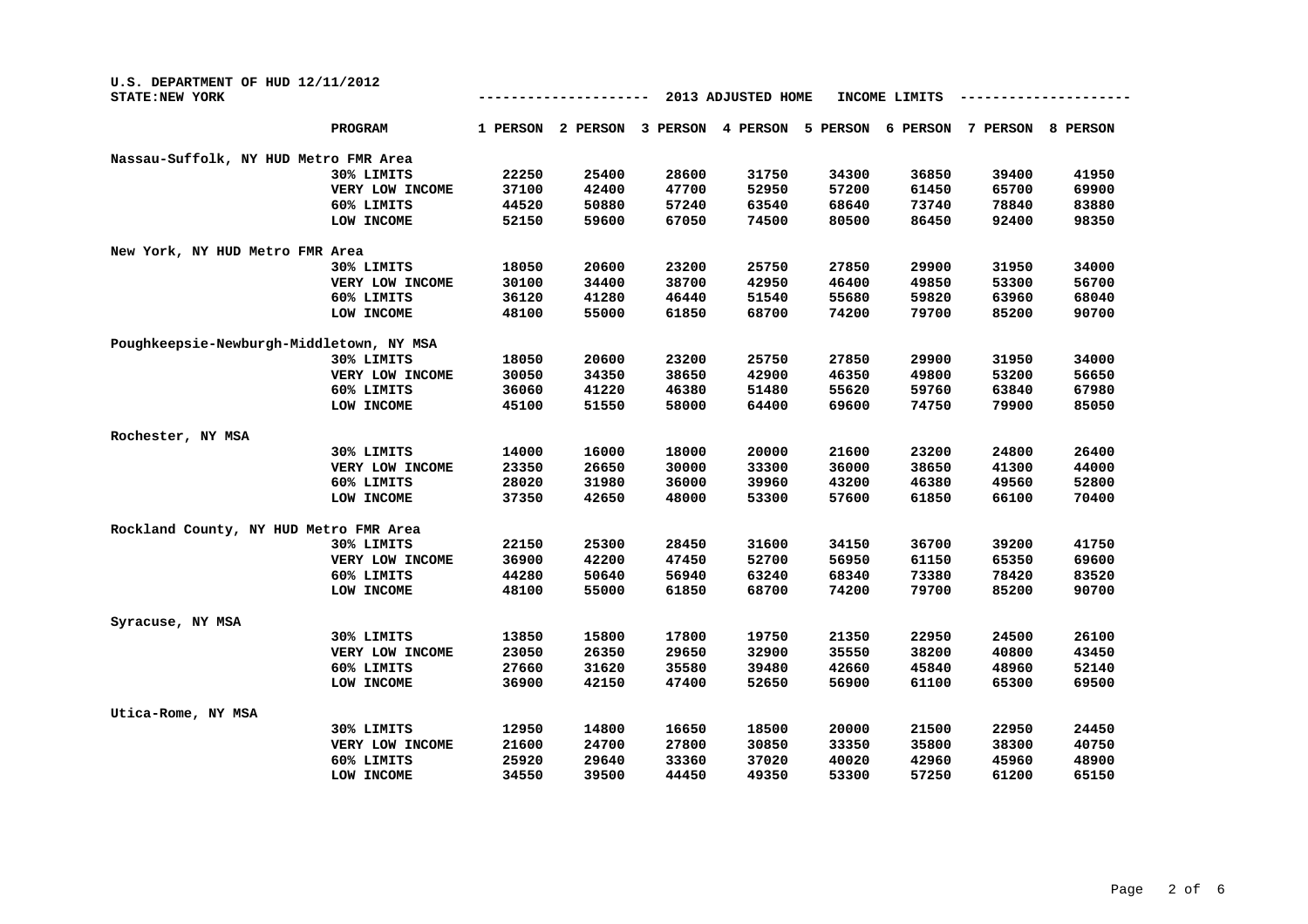| U.S. DEPARTMENT OF HUD 12/11/2012<br><b>STATE: NEW YORK</b> |                 |          |          |          |          |          |          |          |          |
|-------------------------------------------------------------|-----------------|----------|----------|----------|----------|----------|----------|----------|----------|
|                                                             | <b>PROGRAM</b>  | 1 PERSON | 2 PERSON | 3 PERSON | 4 PERSON | 5 PERSON | 6 PERSON | 7 PERSON | 8 PERSON |
| Westchester County, NY Statutory Exception Area             |                 |          |          |          |          |          |          |          |          |
|                                                             | 30% LIMITS      | 21900    | 25000    | 28150    | 31250    | 33750    | 36250    | 38750    | 41250    |
|                                                             | VERY LOW INCOME | 36500    | 41700    | 46900    | 52100    | 56300    | 60450    | 64650    | 68800    |
|                                                             | 60% LIMITS      | 43800    | 50040    | 56280    | 62520    | 67560    | 72540    | 77580    | 82560    |
|                                                             | LOW INCOME      | 49050    | 56050    | 63050    | 70050    | 75700    | 81300    | 86900    | 92500    |
| Allegany County, NY                                         |                 |          |          |          |          |          |          |          |          |
|                                                             | 30% LIMITS      | 12150    | 13850    | 15600    | 17300    | 18700    | 20100    | 21500    | 22850    |
|                                                             | VERY LOW INCOME | 20200    | 23100    | 26000    | 28850    | 31200    | 33500    | 35800    | 38100    |
|                                                             | 60% LIMITS      | 24240    | 27720    | 31200    | 34620    | 37440    | 40200    | 42960    | 45720    |
|                                                             | LOW INCOME      | 32350    | 36950    | 41550    | 46150    | 49850    | 53550    | 57250    | 60950    |
| Cattaraugus County, NY                                      |                 |          |          |          |          |          |          |          |          |
|                                                             | 30% LIMITS      | 12150    | 13850    | 15600    | 17300    | 18700    | 20100    | 21500    | 22850    |
|                                                             | VERY LOW INCOME | 20200    | 23100    | 26000    | 28850    | 31200    | 33500    | 35800    | 38100    |
|                                                             | 60% LIMITS      | 24240    | 27720    | 31200    | 34620    | 37440    | 40200    | 42960    | 45720    |
|                                                             | LOW INCOME      | 32350    | 36950    | 41550    | 46150    | 49850    | 53550    | 57250    | 60950    |
| Cayuga County, NY                                           |                 |          |          |          |          |          |          |          |          |
|                                                             | 30% LIMITS      | 12550    | 14350    | 16150    | 17900    | 19350    | 20800    | 22200    | 23650    |
|                                                             | VERY LOW INCOME | 20900    | 23850    | 26850    | 29800    | 32200    | 34600    | 37000    | 39350    |
|                                                             | 60% LIMITS      | 25080    | 28620    | 32220    | 35760    | 38640    | 41520    | 44400    | 47220    |
|                                                             | LOW INCOME      | 33400    | 38200    | 42950    | 47700    | 51550    | 55350    | 59150    | 63000    |
| Chautauqua County, NY                                       |                 |          |          |          |          |          |          |          |          |
|                                                             | 30% LIMITS      | 12150    | 13850    | 15600    | 17300    | 18700    | 20100    | 21500    | 22850    |
|                                                             | VERY LOW INCOME | 20200    | 23100    | 26000    | 28850    | 31200    | 33500    | 35800    | 38100    |
|                                                             | 60% LIMITS      | 24240    | 27720    | 31200    | 34620    | 37440    | 40200    | 42960    | 45720    |
|                                                             | LOW INCOME      | 32350    | 36950    | 41550    | 46150    | 49850    | 53550    | 57250    | 60950    |
| Chenango County, NY                                         |                 |          |          |          |          |          |          |          |          |
|                                                             | 30% LIMITS      | 12150    | 13850    | 15600    | 17300    | 18700    | 20100    | 21500    | 22850    |
|                                                             | VERY LOW INCOME | 20200    | 23100    | 26000    | 28850    | 31200    | 33500    | 35800    | 38100    |
|                                                             | 60% LIMITS      | 24240    | 27720    | 31200    | 34620    | 37440    | 40200    | 42960    | 45720    |
|                                                             | LOW INCOME      | 32350    | 36950    | 41550    | 46150    | 49850    | 53550    | 57250    | 60950    |
| Clinton County, NY                                          |                 |          |          |          |          |          |          |          |          |
|                                                             | 30% LIMITS      | 13700    | 15650    | 17600    | 19550    | 21150    | 22700    | 24250    | 25850    |
|                                                             | VERY LOW INCOME | 22800    | 26050    | 29300    | 32550    | 35200    | 37800    | 40400    | 43000    |
|                                                             | 60% LIMITS      | 27360    | 31260    | 35160    | 39060    | 42240    | 45360    | 48480    | 51600    |
|                                                             | LOW INCOME      | 36500    | 41700    | 46900    | 52100    | 56300    | 60450    | 64650    | 68800    |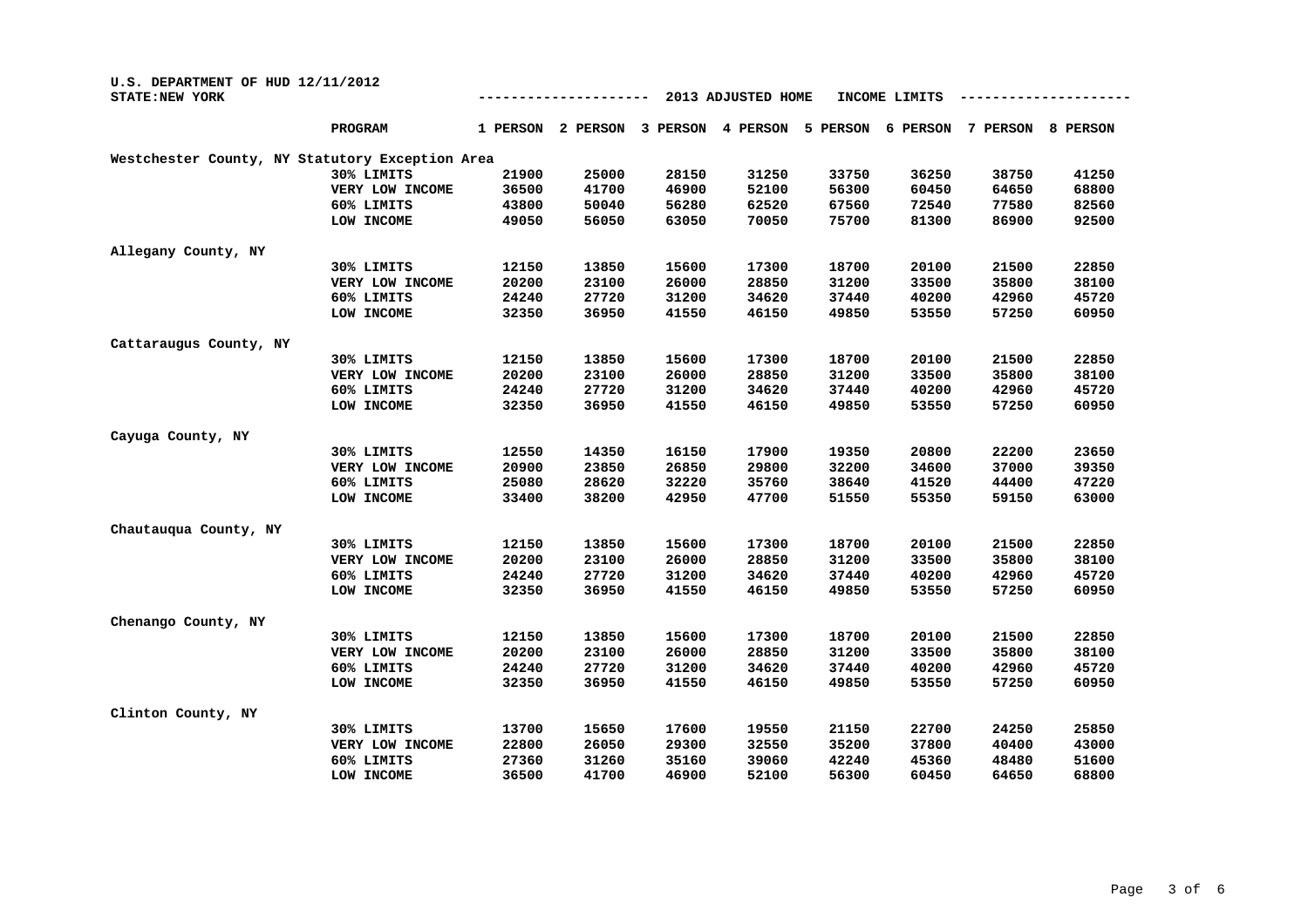| U.S. DEPARTMENT OF HUD 12/11/2012<br><b>STATE:NEW YORK</b> |                 |          |          |          | 2013 ADJUSTED HOME |          | INCOME LIMITS |          |          |
|------------------------------------------------------------|-----------------|----------|----------|----------|--------------------|----------|---------------|----------|----------|
|                                                            | <b>PROGRAM</b>  | 1 PERSON | 2 PERSON | 3 PERSON | 4 PERSON           | 5 PERSON | 6 PERSON      | 7 PERSON | 8 PERSON |
| Columbia County, NY                                        |                 |          |          |          |                    |          |               |          |          |
|                                                            | 30% LIMITS      | 15450    | 17650    | 19850    | 22050              | 23850    | 25600         | 27350    | 29150    |
|                                                            | VERY LOW INCOME | 25750    | 29400    | 33100    | 36750              | 39700    | 42650         | 45600    | 48550    |
|                                                            | 60% LIMITS      | 30900    | 35280    | 39720    | 44100              | 47640    | 51180         | 54720    | 58260    |
|                                                            | LOW INCOME      | 41200    | 47050    | 52950    | 58800              | 63550    | 68250         | 72950    | 77650    |
| Cortland County, NY                                        |                 |          |          |          |                    |          |               |          |          |
|                                                            | 30% LIMITS      | 12900    | 14750    | 16600    | 18400              | 19900    | 21350         | 22850    | 24300    |
|                                                            | VERY LOW INCOME | 21500    | 24600    | 27650    | 30700              | 33200    | 35650         | 38100    | 40550    |
|                                                            | 60% LIMITS      | 25800    | 29520    | 33180    | 36840              | 39840    | 42780         | 45720    | 48660    |
|                                                            | LOW INCOME      | 34400    | 39300    | 44200    | 49100              | 53050    | 57000         | 60900    | 64850    |
| Delaware County, NY                                        |                 |          |          |          |                    |          |               |          |          |
|                                                            | 30% LIMITS      | 12150    | 13850    | 15600    | 17300              | 18700    | 20100         | 21500    | 22850    |
|                                                            | VERY LOW INCOME | 20200    | 23100    | 26000    | 28850              | 31200    | 33500         | 35800    | 38100    |
|                                                            | 60% LIMITS      | 24240    | 27720    | 31200    | 34620              | 37440    | 40200         | 42960    | 45720    |
|                                                            | LOW INCOME      | 32350    | 36950    | 41550    | 46150              | 49850    | 53550         | 57250    | 60950    |
| Essex County, NY                                           |                 |          |          |          |                    |          |               |          |          |
|                                                            | 30% LIMITS      | 12500    | 14250    | 16050    | 17800              | 19250    | 20650         | 22100    | 23500    |
|                                                            | VERY LOW INCOME | 20800    | 23750    | 26700    | 29650              | 32050    | 34400         | 36800    | 39150    |
|                                                            | 60% LIMITS      | 24960    | 28500    | 32040    | 35580              | 38460    | 41280         | 44160    | 46980    |
|                                                            | LOW INCOME      | 33250    | 38000    | 42750    | 47450              | 51250    | 55050         | 58850    | 62650    |
| Franklin County, NY                                        |                 |          |          |          |                    |          |               |          |          |
|                                                            | 30% LIMITS      | 12150    | 13850    | 15600    | 17300              | 18700    | 20100         | 21500    | 22850    |
|                                                            | VERY LOW INCOME | 20200    | 23100    | 26000    | 28850              | 31200    | 33500         | 35800    | 38100    |
|                                                            | 60% LIMITS      | 24240    | 27720    | 31200    | 34620              | 37440    | 40200         | 42960    | 45720    |
|                                                            | LOW INCOME      | 32350    | 36950    | 41550    | 46150              | 49850    | 53550         | 57250    | 60950    |
| Fulton County, NY                                          |                 |          |          |          |                    |          |               |          |          |
|                                                            | 30% LIMITS      | 12150    | 13850    | 15600    | 17300              | 18700    | 20100         | 21500    | 22850    |
|                                                            | VERY LOW INCOME | 20200    | 23100    | 26000    | 28850              | 31200    | 33500         | 35800    | 38100    |
|                                                            | 60% LIMITS      | 24240    | 27720    | 31200    | 34620              | 37440    | 40200         | 42960    | 45720    |
|                                                            | LOW INCOME      | 32350    | 36950    | 41550    | 46150              | 49850    | 53550         | 57250    | 60950    |
| Genesee County, NY                                         |                 |          |          |          |                    |          |               |          |          |
|                                                            | 30% LIMITS      | 13450    | 15350    | 17250    | 19150              | 20700    | 22250         | 23750    | 25300    |
|                                                            | VERY LOW INCOME | 22350    | 25550    | 28750    | 31900              | 34500    | 37050         | 39600    | 42150    |
|                                                            | 60% LIMITS      | 26820    | 30660    | 34500    | 38280              | 41400    | 44460         | 47520    | 50580    |
|                                                            | LOW INCOME      | 35750    | 40850    | 45950    | 51050              | 55150    | 59250         | 63350    | 67400    |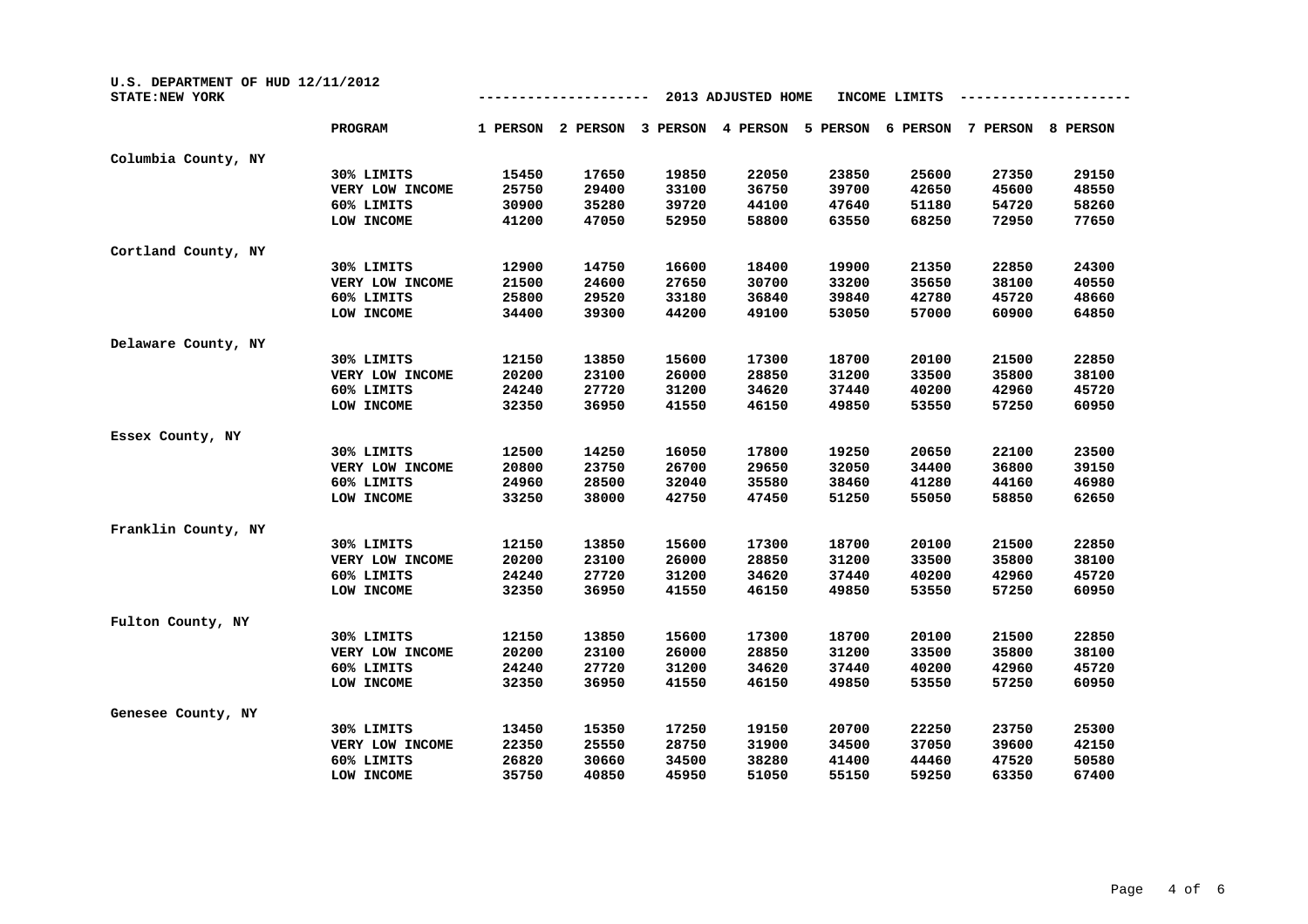| U.S. DEPARTMENT OF HUD 12/11/2012<br><b>STATE:NEW YORK</b> |                 | 2013 ADJUSTED HOME<br>INCOME LIMITS |          |          |          |          |          |          |          |  |
|------------------------------------------------------------|-----------------|-------------------------------------|----------|----------|----------|----------|----------|----------|----------|--|
|                                                            | PROGRAM         | 1 PERSON                            | 2 PERSON | 3 PERSON | 4 PERSON | 5 PERSON | 6 PERSON | 7 PERSON | 8 PERSON |  |
| Greene County, NY                                          |                 |                                     |          |          |          |          |          |          |          |  |
|                                                            | 30% LIMITS      | 12350                               | 14100    | 15850    | 17600    | 19050    | 20450    | 21850    | 23250    |  |
|                                                            | VERY LOW INCOME | 20550                               | 23500    | 26450    | 29350    | 31700    | 34050    | 36400    | 38750    |  |
|                                                            | 60% LIMITS      | 24660                               | 28200    | 31740    | 35220    | 38040    | 40860    | 43680    | 46500    |  |
|                                                            | LOW INCOME      | 32900                               | 37600    | 42300    | 46950    | 50750    | 54500    | 58250    | 62000    |  |
| Hamilton County, NY                                        |                 |                                     |          |          |          |          |          |          |          |  |
|                                                            | 30% LIMITS      | 13200                               | 15050    | 16950    | 18800    | 20350    | 21850    | 23350    | 24850    |  |
|                                                            | VERY LOW INCOME | 21950                               | 25100    | 28250    | 31350    | 33900    | 36400    | 38900    | 41400    |  |
|                                                            | 60% LIMITS      | 26340                               | 30120    | 33900    | 37620    | 40680    | 43680    | 46680    | 49680    |  |
|                                                            | LOW INCOME      | 35150                               | 40150    | 45150    | 50150    | 54200    | 58200    | 62200    | 66200    |  |
| Jefferson County, NY                                       |                 |                                     |          |          |          |          |          |          |          |  |
|                                                            | 30% LIMITS      | 12550                               | 14350    | 16150    | 17900    | 19350    | 20800    | 22200    | 23650    |  |
|                                                            | VERY LOW INCOME | 20900                               | 23900    | 26900    | 29850    | 32250    | 34650    | 37050    | 39450    |  |
|                                                            | 60% LIMITS      | 25080                               | 28680    | 32280    | 35820    | 38700    | 41580    | 44460    | 47340    |  |
|                                                            | LOW INCOME      | 33450                               | 38200    | 43000    | 47750    | 51600    | 55400    | 59250    | 63050    |  |
| Lewis County, NY                                           |                 |                                     |          |          |          |          |          |          |          |  |
|                                                            | 30% LIMITS      | 12150                               | 13850    | 15600    | 17300    | 18700    | 20100    | 21500    | 22850    |  |
|                                                            | VERY LOW INCOME | 20200                               | 23100    | 26000    | 28850    | 31200    | 33500    | 35800    | 38100    |  |
|                                                            | 60% LIMITS      | 24240                               | 27720    | 31200    | 34620    | 37440    | 40200    | 42960    | 45720    |  |
|                                                            | LOW INCOME      | 32350                               | 36950    | 41550    | 46150    | 49850    | 53550    | 57250    | 60950    |  |
| Montgomery County, NY                                      |                 |                                     |          |          |          |          |          |          |          |  |
|                                                            | 30% LIMITS      | 12150                               | 13850    | 15600    | 17300    | 18700    | 20100    | 21500    | 22850    |  |
|                                                            | VERY LOW INCOME | 20200                               | 23100    | 26000    | 28850    | 31200    | 33500    | 35800    | 38100    |  |
|                                                            | 60% LIMITS      | 24240                               | 27720    | 31200    | 34620    | 37440    | 40200    | 42960    | 45720    |  |
|                                                            | LOW INCOME      | 32350                               | 36950    | 41550    | 46150    | 49850    | 53550    | 57250    | 60950    |  |
| Otsego County, NY                                          |                 |                                     |          |          |          |          |          |          |          |  |
|                                                            | 30% LIMITS      | 12700                               | 14500    | 16300    | 18100    | 19550    | 21000    | 22450    | 23900    |  |
|                                                            | VERY LOW INCOME | 21150                               | 24200    | 27200    | 30200    | 32650    | 35050    | 37450    | 39900    |  |
|                                                            | 60% LIMITS      | 25380                               | 29040    | 32640    | 36240    | 39180    | 42060    | 44940    | 47880    |  |
|                                                            | LOW INCOME      | 33850                               | 38650    | 43500    | 48300    | 52200    | 56050    | 59900    | 63800    |  |
| St. Lawrence County, NY                                    |                 |                                     |          |          |          |          |          |          |          |  |
|                                                            | 30% LIMITS      | 12150                               | 13850    | 15600    | 17300    | 18700    | 20100    | 21500    | 22850    |  |
|                                                            | VERY LOW INCOME | 20200                               | 23100    | 26000    | 28850    | 31200    | 33500    | 35800    | 38100    |  |
|                                                            | 60% LIMITS      | 24240                               | 27720    | 31200    | 34620    | 37440    | 40200    | 42960    | 45720    |  |
|                                                            | LOW INCOME      | 32350                               | 36950    | 41550    | 46150    | 49850    | 53550    | 57250    | 60950    |  |